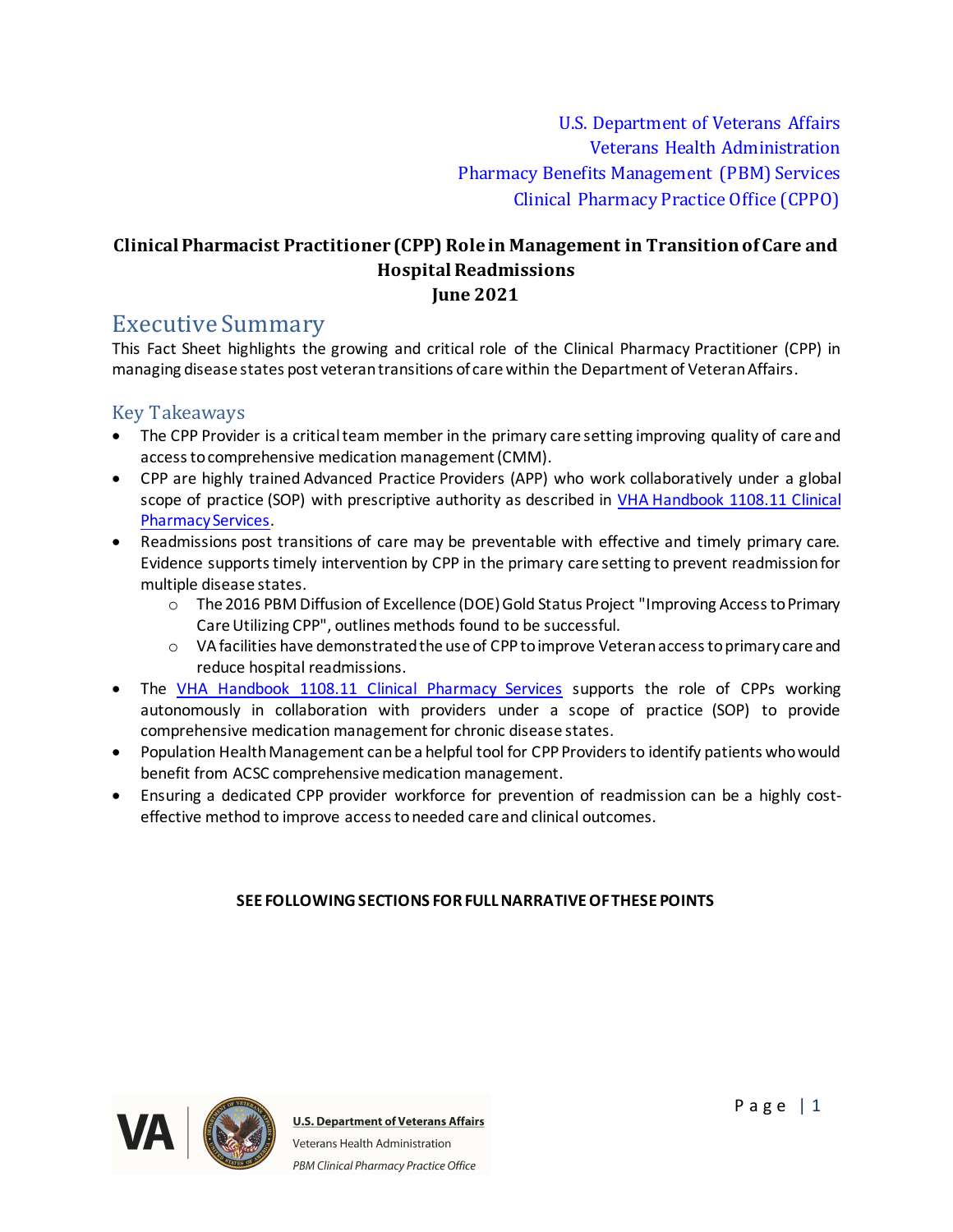## Background:

Hospitalizations for chronic disease states are in many cases avoidable if primary care is provided in a timely and effective manner. The following conditions are defined disease states evaluated for readmission within the VA: diabetes (short term and long-term complications), perforated appendix, chronic obstructive pulmonary disease (COPD), hypertension, congestive heart failure (CHF), dehydration, bacterial pneumonia, urinary tract infections (UTI), angina without an in-hospital procedure, uncontrolled diabetes, and adult asthma. It has been well established that effective primary care is associated with lower related admissions. Readmissions are one of the measures incorporated into the Strategic Analytics for Improvement and Learning (SAIL) Value Model, a report measuring quality of care in the VA, and are accepted as an indicator of access and quality of primary care.

# VA Scope of Practice Authority and the Clinical Pharmacy Practitioner(CPP) Role

VHA Handbook 1108.11 Clinical Pharmacy Services describes the role of the CPP working autonomously in collaboration with other providers under a scope of practice (SOP). The handbook recognizes the benefit of maximizing the comprehensive medication management (CMM) capabilities of the CPP and supports the CPPauthority to prescribe medications in practice areas for which the CPP has expertise to order, interpret, and monitor laboratory results, develop patient-centered therapeutic plans, and manage acute and chronic disease states in which medications are part of treatment.

The CPP functions optimally as the medication expert for the VA Primary Care Patient Aligned Care Team (PACT) or primary care team. The PACT model creates an interdisciplinary team-based approach to optimize quality of care and improve transitions of care which is identical to goals of the Patient Centered Medical Home (PCMH) outside of the VA. PACT CPP practice autonomously under the SOP to provide CMM for chronic disease states. This should be a global that allows the CPP to be responsive to the majority of disease states seen in the primary care setting.

## Opportunities for PACT CPP Intervention in prevention readmissions within the VA

The PACT CPP is highly trained and well positioned to provide direct patient care with their role in PACT chronic disease management fully established throughout the VA. The VA Clinical Pharmacy Practice Office (CPPO) mission has advocated for the expansion of the PACT CPP role beyond the traditional management of diabetes, hypertension and hyperlipidemia. This has been a facilitated by the creation of disease management competencies that may be used by the PACT CPP and their supervisors to ensure readinessfor ACSC disease state management.

#### *PACT CPP Increase Primary Care Access for Management of Comprehensive Medication Management*

For a typical panel of 1,200 patients, PACT Primary Care Providers (PCP) only have appointment slots to see a patient 2.5 times per year. The VA has set a goal reduction in PCP re-visit rates, a measure of how often a patient is brought back for a face to face appointment, of 10-20% per year being reasonable with reductions of more than 20% per year being highly commendable. Multiple opportunities exist to decrease return visits which include utilization of non-face to face care modalities and utilization of other members of the healthcare team for coordination of care. PACT CPP have helped contribute to achieving an optimal revisit rate and improved access to care by providing CMM for chronic disease states allowing the PACT PCP time to address other patient care needs. The *Increasing Access to Primary Care using Pharmacist Practitioners: Diffusion of Excellence Gold Status Practice* demonstrated that 27% of PCP return appointments could be averted with CPP integration. Applying this across the entire facility

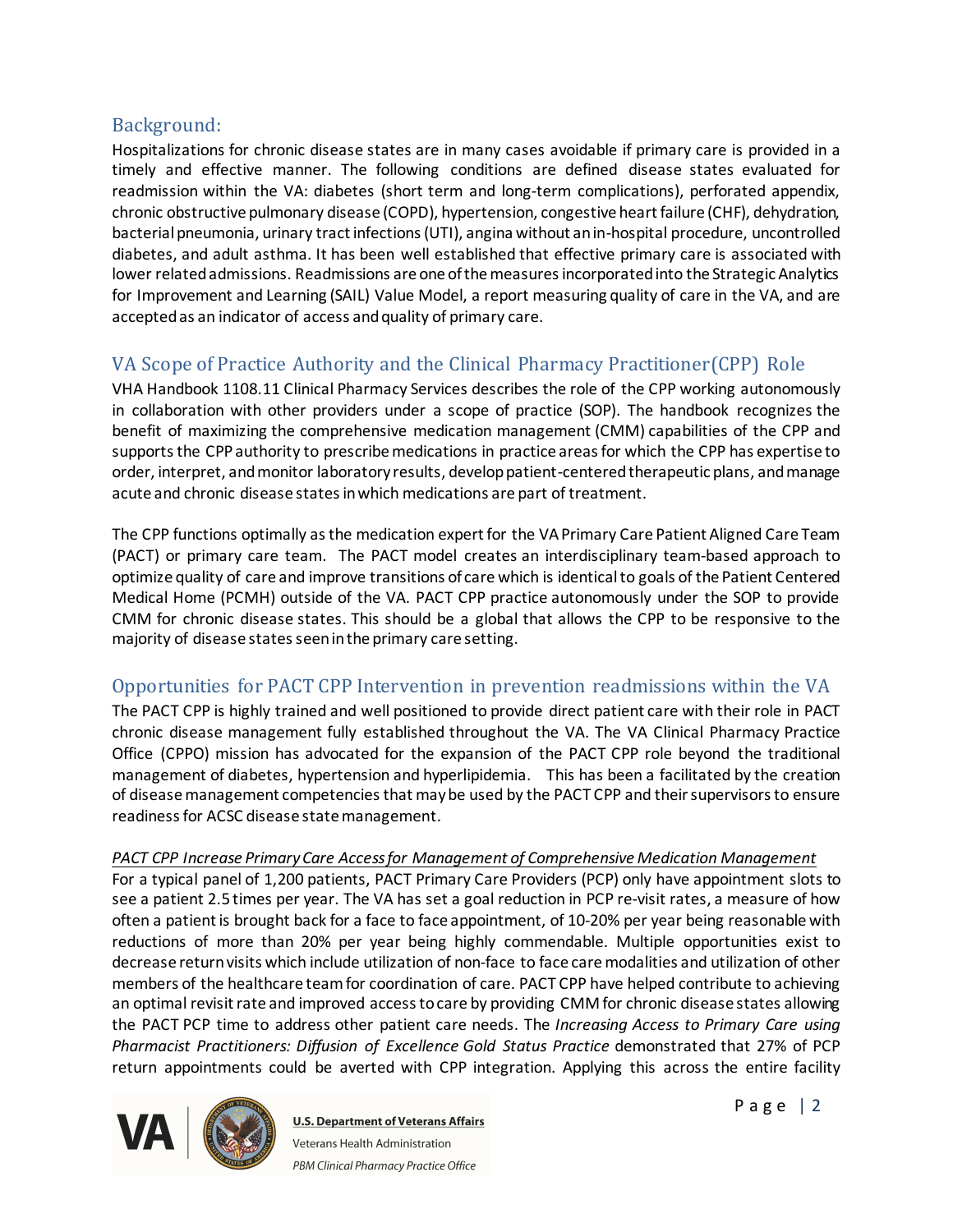equated to over 850 new appointments per quarter created for the primary care service. Applying the increase in access VA wide would result **over a quarter of a million newly opened appointments annually**. 1

Simply put, the advanced role of the CPP improves access and reduces the burden on the primary care provider for ACSC chronic disease follow up by:

- Reducing primary care provider (PCP) revisit rates by providing CMM
- · Reducing new patient wait time for Veterans seeking primary care within individual PACT panels
- · Increasing same day access to CPP care for Veterans with chronic diseases where hospital admission is a concern

#### *Improving Quality of Care with the CPP*

Multiple studies, many of which were conducted in the VHA setting, have been published in peerreviewed literature and consistently demonstrate positive benefits of pharmacist-directed patient care in the primary care setting.2-4 Additional evidence reveals reduced hospitalization rates and improved costs with an acute care and outpatient pharmacist providers care coordination model.<sup>5</sup> Specific to chronic disease statement management and prevention of readmission, CPP-led strong practicesimplemented in three VA facilities have shown benefit in reducing readmission rates and improving patient outcomes. These practices are described below.

The VA Tennessee Valley Healthcare System effectively demonstrated the use of CPP to improve Veteran access to primary care and potentially reduce readmissions through their Pharmacist to Pharmacist Transitions of Care Project. Within this model, patients admitted for COPD, CHF, hypertension, or diabetes related diagnoses are identified by the inpatient medical team Clinical Pharmacist. Prior to discharge the inpatient clinical pharmacist provides standardized discharge education regarding disease state and medications and coordinates follow up with the PACT CPP . Thus far, the Tennessee Valley Healthcare System has exhibited a 14.5-14.9% improvement in reduction of readmission with PACT CPP Provider follow-up.<sup>6</sup>

The William S. Middleton VA Hospital in Madison, WI utilized CPPto develop a post-acute care service for COPD patients within the PACT clinic setting. Veterans with a recent ED or hospital discharge were seen by a CPP three weeks post discharge and were followed up at two months and three months. CPP care included a combined assessment of COPD, medication optimization and education. Compared to non-CPP control group, 30-day readmission rates and ED presentation were statistically significant (p=0.047) at 0% compared to 57.1%.<sup>6</sup>

The South Texas VA Healthcare System in San Antonio, TX utilized CPP for aggressive management of patients discharged with CHF. Patients were seen for intensive discharge follow up by their PACT CPP within 7 days post discharge and then weekly with one supplemental visit by cardiology for four weeks. CPP interventions focused on fluid status evaluation and guideline directed medication management interventions. Readmission rates decreased by 5% from baseline with a total mortality rate reduction of 10%.<sup>6</sup>

The above programs demonstrate that PACT CPPmay operate transitions of care or post-discharge follow up clinics, ensuring safe transitions of care between inpatient hospitalizations and follow up with the primary care team. PACT CPP involvement in transitions of care allows for promptly addressing

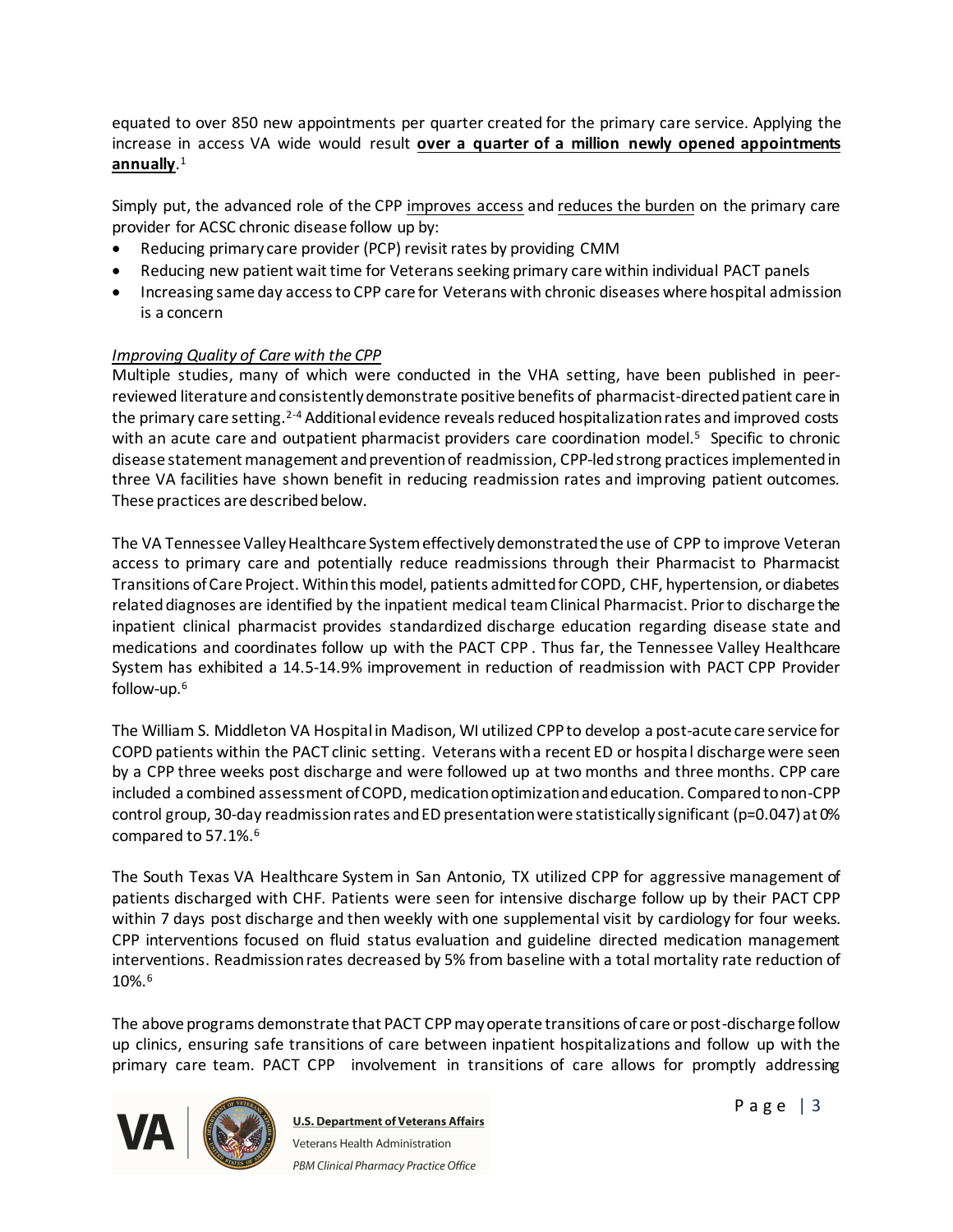medication relation questions and documentation of any post-discharge medication issues. Alternately, the PACT CPP may be able to reach out directly to recently discharged patients and assist with their care transitions by ensuring timely follow up within the PACT clinic.

## Role of the Acute Care CPP in Transitions of Care

Within the VA's integrated health care system, inpatient acute care CPP play an integral role in the transition of patients from an acute care stay back to their primary care medical home. The acute care CPP is optimally positioned to identify patients with chronic disease state admissions the inpatient care process, as well as coordinate transitions of care at discharge with a PACT CPP. Together, the acute care CPP and the PACT CPP allow for closer follow-up upon patient discharge and increase access to primary care services while focusing on prevention of a readmission.

The acute care CPP has an important role in identifying patients that are at high risk for adverse events and readmission post discharge. To best identify this patient cohort, it is recommended that the acute care CPP perform a structured risk assessment to target those who would benefit most from a PACT CPP intervention post discharge. Patient identification should be initiated as soon as possible upon admission. This practicemay include but is not limited to: tailoring of medication reconciliation templates to prompt further evaluation, developing admission order sets to include alerts for pre-specified chronic disease state conditions, and incorporating chronic disease state identification into daily medical rounds. Based on facility specific capacities and workflow design, the patient identification process may initially target select disease states and expand to all conditions as feasible. Selection and addition of conditions should be done in partnership with the PACT CPP to ensure clinic structure can accommodate follow-up care for patients identified. Of note, it is feasible to omit patients with established specialty care follow-up (i.e. diabetes patients seen in endocrine clinic) from the identification process.

Proactive discharge planning, and early identification of chronic disease where the CPP can improve care upon admission, affords time during hospitalization to resolve potential barriers to outpatient care, such as limited clinic availability, weekend discharge, and no established PCP. Standardized methods of transitioning care between the acute care CPP and PACT CPP can effectively span potential gaps in care post-discharge and prevent early readmissions.

To ease the care coordination process for the acute care CPP, creating a local document which maps PACT CPPto their associated PACT teams, may be helpful. Clear referral processes through a Care Coordination Agreement, Standard Operating Procedure, or similar process should be implemented to ensure standardization across all discharges. The best method for coordinating handoffs should be developed in collaboration with PACT and acute care CPP stakeholders to determine the best process prior to implementation.

When planning post-discharge care, the acute care CPP should coordinate a follow-up appointment with the PACT CPP that is convenient for the patient, ideally within 7-14 days of discharge. It is also imperative that a comprehensive description of the purpose of follow-up and the role of the PACT CPP is discussed with the patient. Ensuring the patient recognizes the role of the PACT CPP will help to establish appropriate expectations at the time of discharge. Handoff information to the PACT CPP should be documented in the patient's electronic medical record and may include vital information regarding the patient's hospitalization, medication changes, risk factors, and barriers to remaining out of the hospital.

The acute care CPP should mitigate other preventable risk factors while in the hospital in collaboration with the multidisciplinary team, provide comprehensive medication reconciliation and targeted medication counseling, and provide disease state counseling. Creation of local, standardized disease state

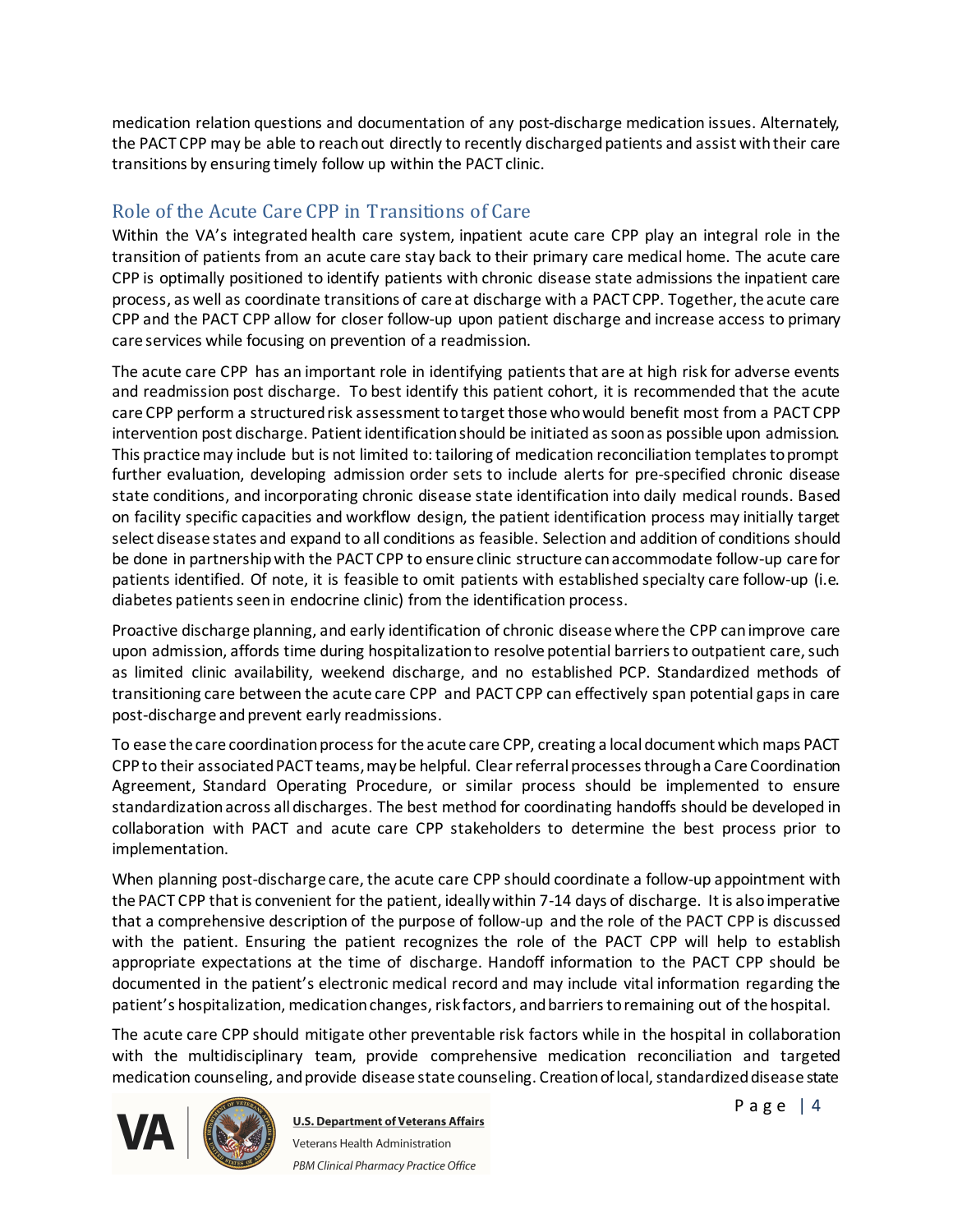counseling templates or patient education may ensure consistent counseling across all patients. Educational approaches, like the teach back method, should be utilized to ensure patient and caregiver comprehension of imperative aspects of the medication and discharge plan.

Although other health care systems may not have the robust acute care clinical pharmacy programs that the VA provides, coordination of care and communication among members of the healthcare team across the care continuum is critical to ensure appropriate post discharge follow up.

# Population Health Management and Identification of Patients for CPP Intervention

Within the VA, population health management tools offer a wealth of information. Selective use of reports that are most relevant for the CPP can optimize the identification of the patients who are hospitalized for a chronic disease state conditionto optimize post discharge for care. In addition, VA developed population health tools can also be used for identification of patients who are at high risk for readmission to target efforts to prevent an admission.

The ideal team member to access the population health management reports for identification of highrisk patients will differ based on facility size, staffing distribution and overall work flow. For example, at a complex VA Medical Center with many PACT CPP, it may be useful to have a pharmacy administrator, clinical pharmacy technician or other team member pull reports and distribute them to the CPP. Whereas a smaller facility may prefer to designate one CPPto act as the "champion" for transitions of care and take on this responsibility. Facilities with a Transitions of Care Pharmacist or a PGY-2 Pharmacy Resident(s)in Ambulatory Care may be able to incorporate management of the reports into the designated responsibilities for those positions.

### **Conclusion**

The CPP plays a vital role in management of patients both in the acute care and outpatient settings collaborating to optimize transitions of care within the VA and prevent hospital readmission. Proactive care coordination and identification of at-risk patients is crucial in navigating the patient transitioning from an inpatient stay to their primary care medical home. The VA has utilized coordination between acute care and outpatient CPPwhen possible to mitigate readmission rates and improve patient outcomes as well as increase the patient care experience. Population health management tools can be used to ensure that high-risk patients are receiving follow up within their PACT team in a timely and effective manner and can be used as a quality check if an active handoff between providers is not feasible to identify patients at discharge.

Ensuring dedicated CPP workforce for transitions of care efforts can be a highly cost-effective method to improve access to needed care and clinical outcomes.

**Questions related to this Fact Sheet may be directed to VHAPBM Ask PBM Clinical Pharmacy Practice Office** [VHAPBMAskPBMCPPO@va.gov](mailto:VHAPBMAskPBMCPPO@va.gov)**.**

#### Relevant VHA Directives/Handbooks:

- 1. VHA Handbook 1108.11, Clinical Pharmacy Services; July 1, 2015. [https://www.va.gov/vhapublications/ViewPublication.asp?pub\\_ID=3120](https://www.va.gov/vhapublications/ViewPublication.asp?pub_ID=3120)
- 2. VHA Handbook 1100.10(1), Patient Aligned Care Team (PACT) Handbook; February 5, 2014. [https://www.va.gov/vhapublications/ViewPublication.asp?pub\\_ID=2977](https://www.va.gov/vhapublications/ViewPublication.asp?pub_ID=2977)
- 3. VHA Directive 2009-053, Pain Management; October 28, 2009. [https://www.va.gov/vhapublications/ViewPublication.asp?pub\\_ID=2781](https://www.va.gov/vhapublications/ViewPublication.asp?pub_ID=2781)